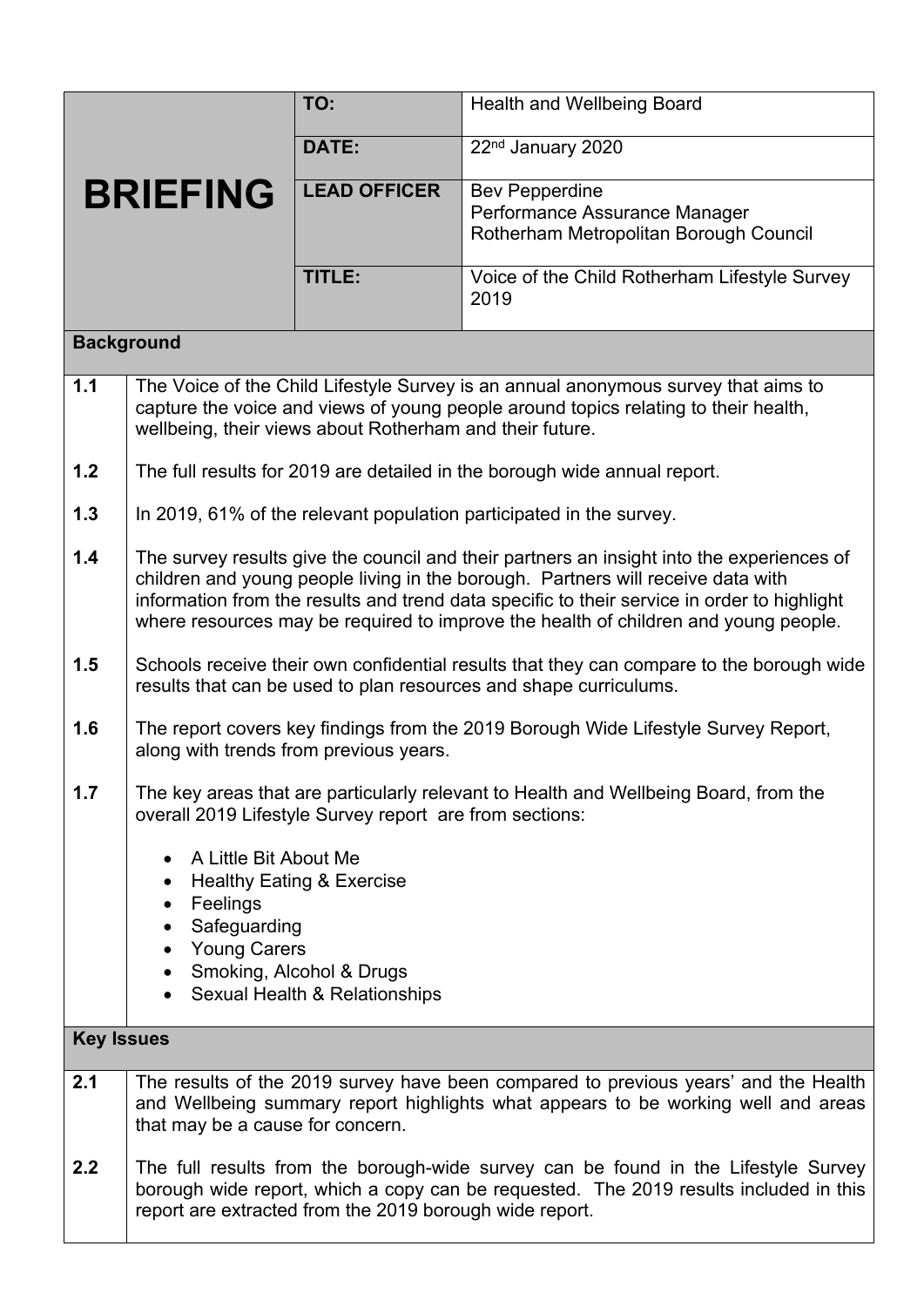| 2.3                                       | Schools, council services and partners will receive their data and in return there is an<br>expectation that they will provide feedback on how they have used the results to improve<br>or shape their services to make a difference to the lives of children and young people.                                                                                                                                                                                                                                                                                                                                                                                                                                                                                                                                                                                                                                                 |  |  |
|-------------------------------------------|---------------------------------------------------------------------------------------------------------------------------------------------------------------------------------------------------------------------------------------------------------------------------------------------------------------------------------------------------------------------------------------------------------------------------------------------------------------------------------------------------------------------------------------------------------------------------------------------------------------------------------------------------------------------------------------------------------------------------------------------------------------------------------------------------------------------------------------------------------------------------------------------------------------------------------|--|--|
| 2.4                                       | What is working well?<br>The trend data shows that the following areas have improved:<br>More children and young people have said they are eating the recommended<br>portions of fruit and vegetables<br>Less children have said they would choose to drink high sugar drinks and high<br>energy drinks<br>Young people have said that safety around Rotherham bus and train stations has<br>improved<br>Less young people have identified themselves as a young carer<br>• Young people who identified themselves as young carers feel more confident that<br>they could continue with further education<br>Less young people have said they have tried regular cigarettes<br>$\bullet$<br>Less young people have said they have tried alcohol<br>More young people have been educated about child sexual exploitation                                                                                                         |  |  |
| 2.5                                       | What are we worried about?<br>Young people have told us that improving the mental health of young people<br>needs to be a priority<br>Less young people have said they are visiting their dentist on a 6 monthly basis<br>Less young people have said they are drinking the recommended amount of<br>water each day<br>Young people who identified themselves as a young carer, have said it is having<br>an impact on their lives<br>Less young people have said their home is a smoke free home<br>$\bullet$<br>More young people have said they have tried an electronic cigarette<br>Although slightly less young people have said they have tried drugs, the types of<br>drugs they are trying are the harder type of drugs.<br>Although slightly less young people have said they have had sexual intercourse,<br>out of those who said they have, more of them have done this after drinking<br>alcohol or taking drugs. |  |  |
| <b>Key Actions and Relevant Timelines</b> |                                                                                                                                                                                                                                                                                                                                                                                                                                                                                                                                                                                                                                                                                                                                                                                                                                                                                                                                 |  |  |
| 3.1                                       | The CYPS Performance Team will be presenting the Lifestyle survey results to:<br>Improving Lives Scrutiny Sub Group - 21 <sup>st</sup> January 2020<br>Children & Young People Partnership Board - 28th January 2020<br>$\bullet$<br>South Yorkshire Passenger Transport Executive - 10 <sup>th</sup> March 2020<br>$\bullet$<br>• Voice Influence Partnership - March 2020                                                                                                                                                                                                                                                                                                                                                                                                                                                                                                                                                     |  |  |
| 3.2                                       | Copies of the borough wide report and if required summary information will be provided<br>to:<br>• Safer Rotherham Partnership<br><b>South Yorkshire Police</b><br>Young Carers Provider - Barnados<br><b>Commissioning Team CYPS</b><br>٠<br><b>Commissioned Providers</b><br><b>Youth Cabinet</b><br><b>LAC Council</b><br><b>CAMHS</b><br>$\bullet$                                                                                                                                                                                                                                                                                                                                                                                                                                                                                                                                                                          |  |  |
|                                           | <b>Regeneration &amp; Environment</b>                                                                                                                                                                                                                                                                                                                                                                                                                                                                                                                                                                                                                                                                                                                                                                                                                                                                                           |  |  |